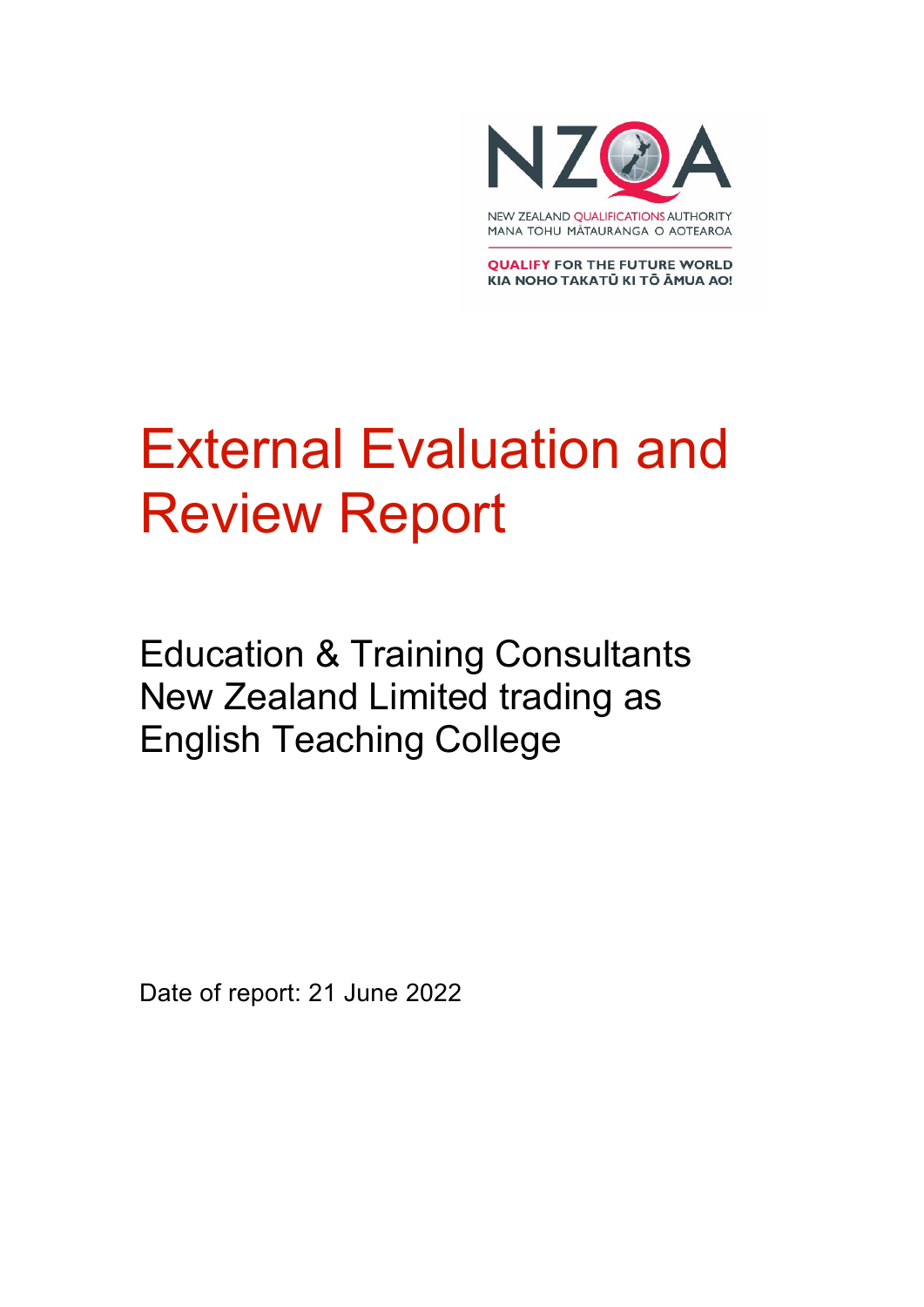## About English Teaching College

*English Teaching College (ETC) delivers English language programmes (up to level 4 on the New Zealand Qualifications Framework) at three campuses to meet the needs of a wide range of domestic students (mainly migrants and former refugees) and international students.* 

| Type of organisation:       | Private training establishment (PTE)                                                                                                                                         |
|-----------------------------|------------------------------------------------------------------------------------------------------------------------------------------------------------------------------|
| Location:                   | 140-142 The Square, Palmerston North                                                                                                                                         |
| Code of Practice signatory: | Yes                                                                                                                                                                          |
| Number of students:         | Domestic: in 2021, 342 (170 EFTS <sup>1</sup> ), including<br>nine Pasifika students                                                                                         |
|                             | International: in 2021, 39 (4.5 EFTS) <sup>2</sup>                                                                                                                           |
| Number of staff:            | 28 full-time equivalents                                                                                                                                                     |
| TEO profile:                | See English Teaching College on NZQA website                                                                                                                                 |
| Last EER outcome:           | In 2018, NZQA was Confident in ETC's<br>educational performance and capability in self-<br>assessment.                                                                       |
| Scope of evaluation:        | International student support and wellbeing<br>$\bullet$                                                                                                                     |
|                             | New Zealand Certificate in English Language<br>(General) (Level 3); New Zealand Certificate<br>in English Language (Applied) (Level 3) -<br>NZQA-approved programmes (NZCEL) |
|                             | Intensive Literacy and Numeracy - English for<br>$\bullet$<br>Speakers of Other Languages (ILN-ESOL)                                                                         |
| MoE number:                 | 9290                                                                                                                                                                         |
| NZQA reference:             | C50868                                                                                                                                                                       |
| Dates of EER visit:         | 10-12 May 2022                                                                                                                                                               |

<span id="page-1-0"></span><sup>1</sup> Equivalent full-time students

<span id="page-1-1"></span><sup>2</sup> Domestic and international student numbers have declined since 2019, due to the global Covid-19 pandemic and border closures (in 2021, by 32 per cent and 83 per cent respectively).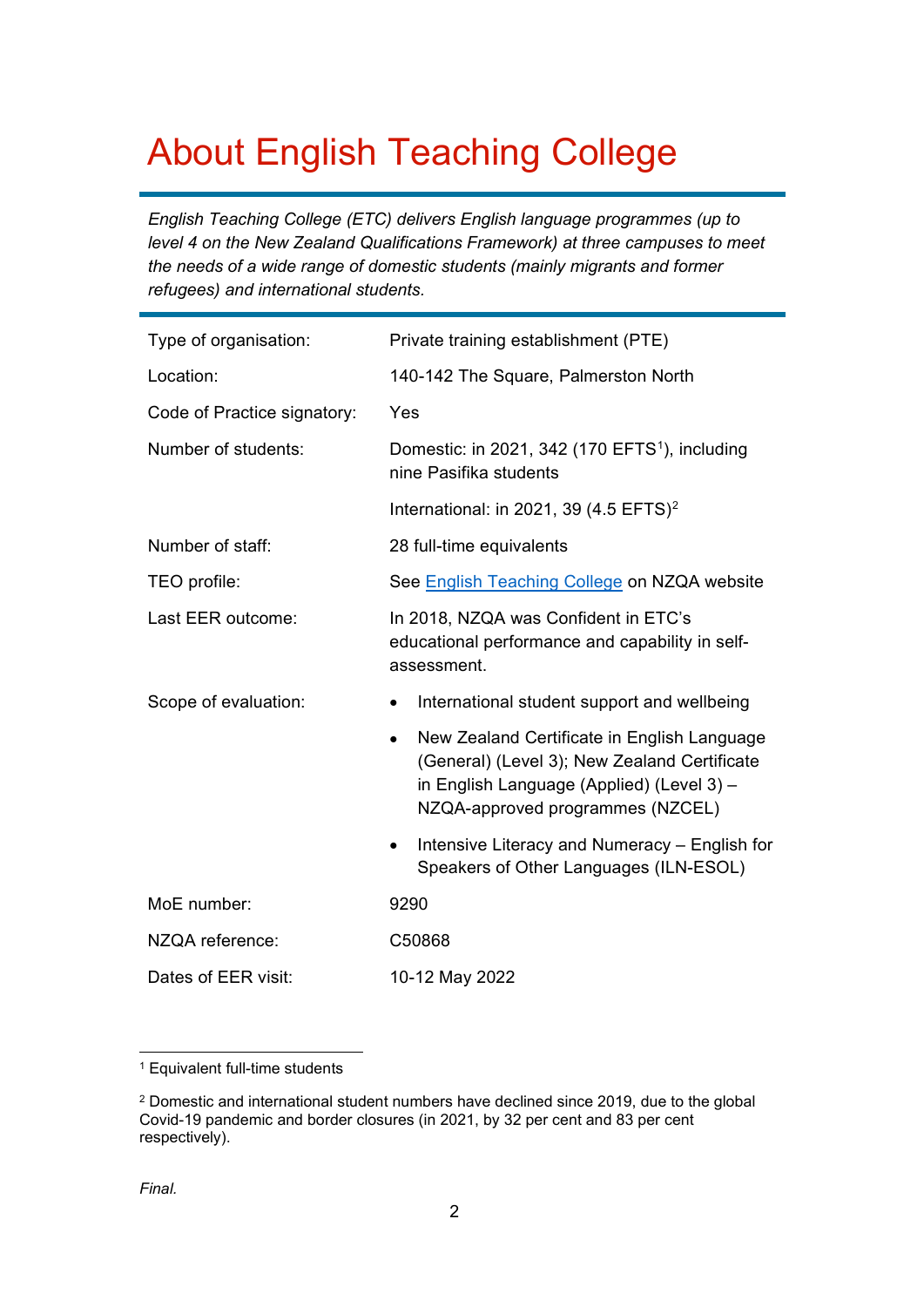## Summary of results

*ETC provides relevant and contextualised English language programmes and highly effective pastoral care and guidance to meet the needs of students and other stakeholders. Effective leadership and self-assessment practices underpin consistently strong educational achievement and other important outcomes.* 

|                                                                 | ETC has maintained high-quality educational<br>performance during a period of significant change,<br>including the global pandemic and border closures,<br>and organisational restructuring.                                                                                                                                |
|-----------------------------------------------------------------|-----------------------------------------------------------------------------------------------------------------------------------------------------------------------------------------------------------------------------------------------------------------------------------------------------------------------------|
| <b>Highly Confident in</b><br>educational<br>performance        | Students are improving their English language skills<br>and gaining other valued outcomes - which are<br>demonstrably supporting their settlement in New<br>Zealand - and progression to further study,<br>community engagement and employment.                                                                             |
| <b>Highly Confident in</b><br>capability in self-<br>assessment | ETC provides individualised pastoral care and<br>$\bullet$<br>guidance for students with varied personal<br>circumstances and educational backgrounds. ETC<br>works closely with referring and support agencies<br>and community groups to support students to<br>achieve their study goals and enhance their<br>wellbeing. |
|                                                                 | Academic management is strong, and related<br>processes and documentation are effective in<br>maintaining academic standards and integrity<br>across the three delivery sites.                                                                                                                                              |
|                                                                 | ETC has effective leadership and is a sustainable<br>and resilient organisation. A new framework for<br>planning and decision-making, introduced in 2021,<br>is well aligned with organisational culture and is<br>increasingly guiding communication practices and<br>decision-making.                                     |
|                                                                 | Self-assessment is well embedded at all levels of<br>the organisation. Analytic capability has<br>strengthened over recent years. Systematic<br>gathering and analysis of information informs<br>planning and improvements.                                                                                                 |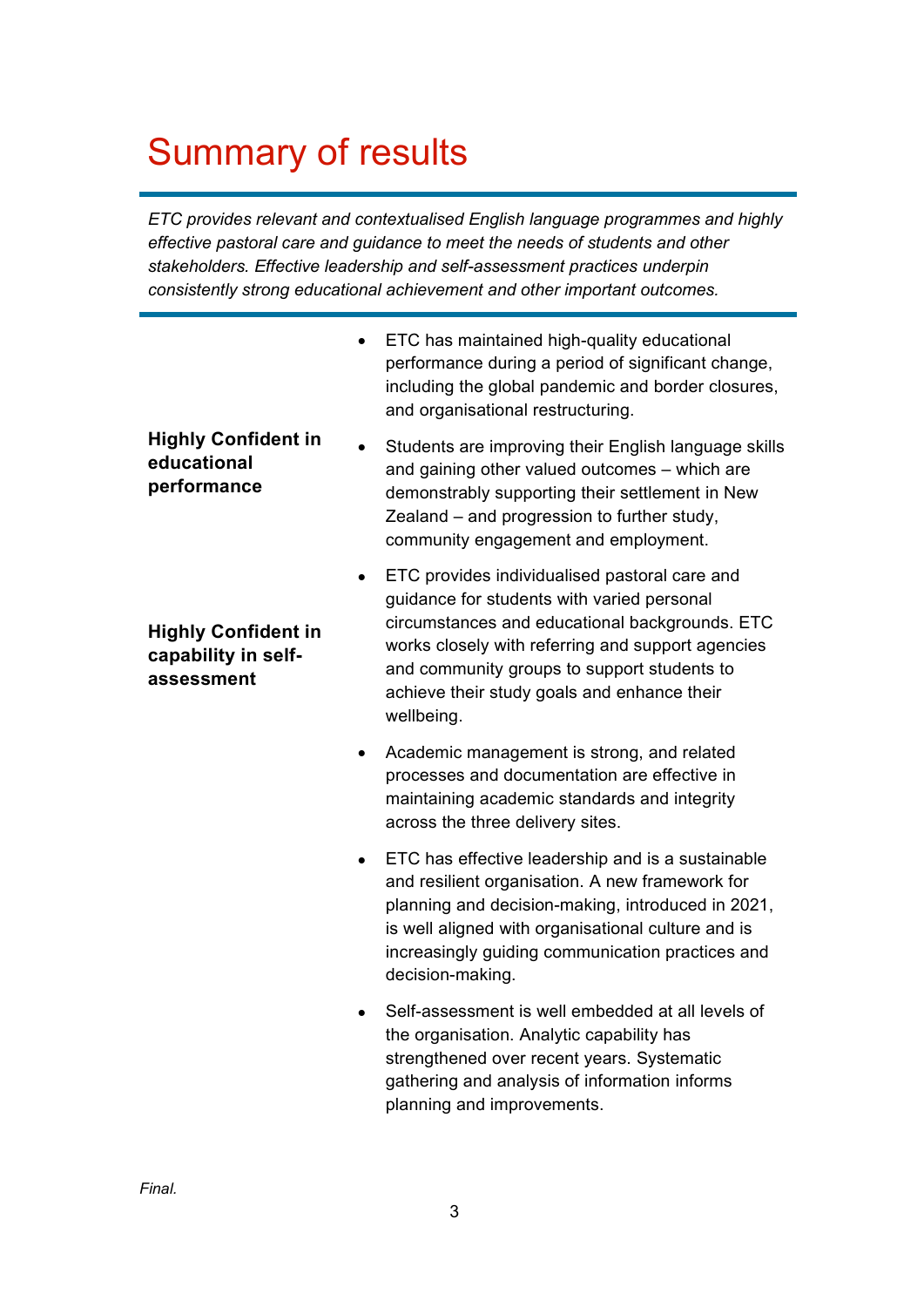## Key evaluation question findings<sup>[3](#page-3-0)</sup>

| Performance:                            | <b>Excellent</b>                                                                                                                                                                                                                                                                                                                                                                                                                                                                                                                                                                                                                       |
|-----------------------------------------|----------------------------------------------------------------------------------------------------------------------------------------------------------------------------------------------------------------------------------------------------------------------------------------------------------------------------------------------------------------------------------------------------------------------------------------------------------------------------------------------------------------------------------------------------------------------------------------------------------------------------------------|
| Self-assessment:                        | <b>Excellent</b>                                                                                                                                                                                                                                                                                                                                                                                                                                                                                                                                                                                                                       |
| Findings and<br>supporting<br>evidence: | Student achievement is very strong across all programmes and<br>learner groups (refer Appendix 1). Covid-19 lockdowns and<br>various programme changes over 2018-21 have contributed to<br>a modest downturn in achievement rates; however, overall<br>performance continues to compare well with the wider sector<br>and the requirements of the Tertiary Education Commission<br>(TEC) across all funds.                                                                                                                                                                                                                             |
|                                         | Students in the NZCEL programme (which uses unit standards<br>for assessing language competency) are consistently achieving<br>very good rates of course and qualification completion (refer<br>Table 1, Appendix 1). ETC has detailed analysis and credible<br>explanations for any minor variations in performance, including<br>across programme levels, campuses and for priority cohorts.                                                                                                                                                                                                                                         |
|                                         | Strong achievement in language and numeracy in the ILN<br>programmes is evidenced through measurement of gains using<br>the literacy and numeracy assessment tool for adults (refer<br>Table 2, Appendix 1). ETC also monitors module completion<br>rates. Although curriculum changes in 2019 complicate the<br>identification of trends in achievement over the period, 84 per<br>cent of students made measurable progress over 2018-20 after<br>300 hours of study. Despite Covid disruptions, 67 per cent<br>showed measurable progress in the latter parts of 2020 and<br>2021. These are creditable results for these students. |
|                                         | As well as unit standard and module completion, students are<br>improving their English language communication skills for<br>everyday living. This is comprehensively evidenced in<br>individual student records and analysis of student feedback.<br>'Next tutor' feedback is also systematically reviewed to confirm<br>that students are achieving the expected rates of progress and<br>skills.                                                                                                                                                                                                                                    |

#### 1.1 How well do students achieve?

<span id="page-3-0"></span><sup>&</sup>lt;sup>3</sup> The findings in this report are derived using a standard process and are based on a targeted sample of the organisation's activities.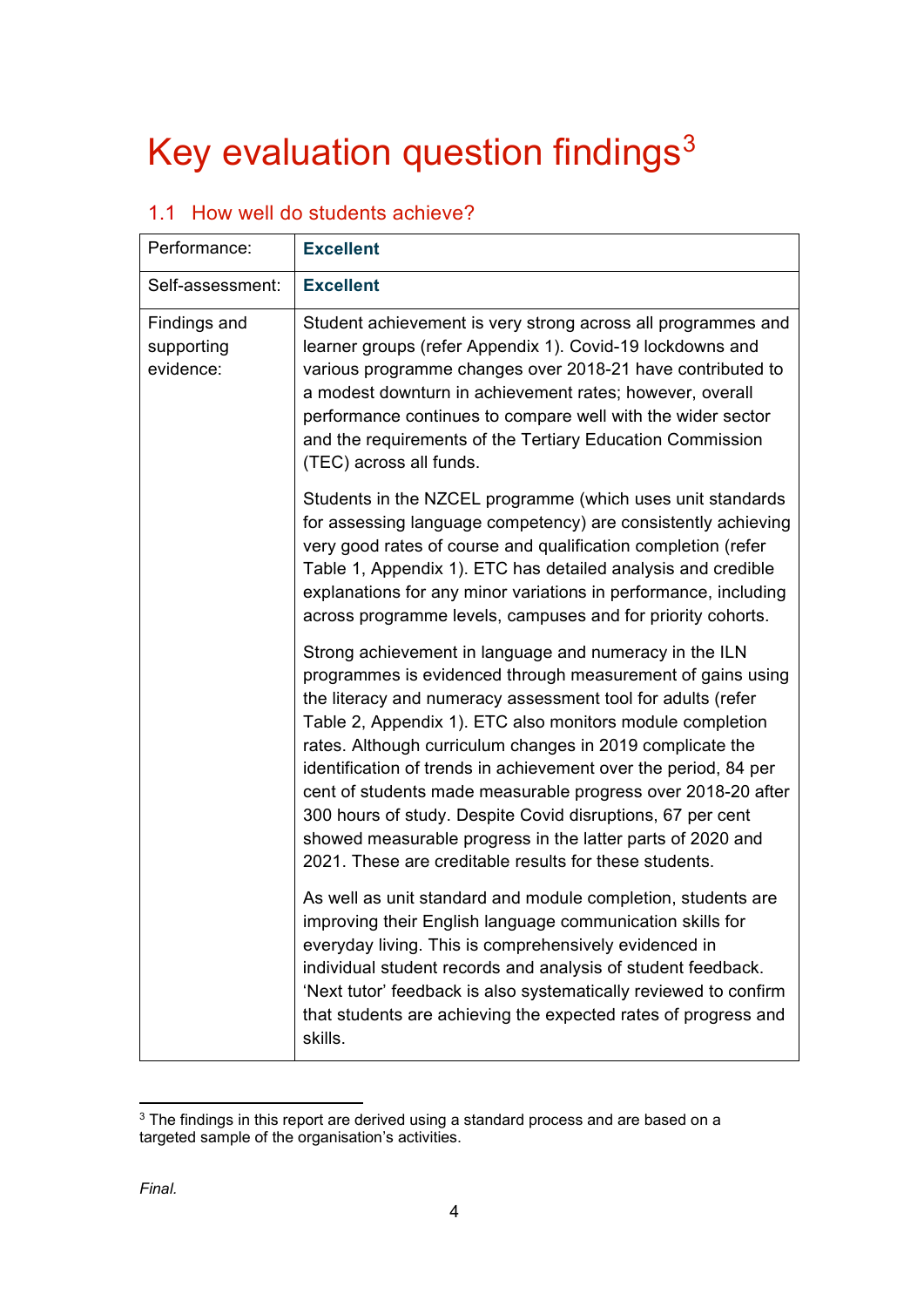| Conclusion: | Students are achieving very well at ETC. Monitoring and          |
|-------------|------------------------------------------------------------------|
|             | analysis of achievement to identify trends and opportunities for |
|             | improvement is occurring at all levels of the organisation.      |

### 1.2 What is the value of the outcomes for key stakeholders, including students?

| Performance:                            | <b>Excellent</b>                                                                                                                                                                                                                                                                                                                                                                                                                                                                                                                                                                                                                                                            |
|-----------------------------------------|-----------------------------------------------------------------------------------------------------------------------------------------------------------------------------------------------------------------------------------------------------------------------------------------------------------------------------------------------------------------------------------------------------------------------------------------------------------------------------------------------------------------------------------------------------------------------------------------------------------------------------------------------------------------------------|
| Self-assessment:                        | <b>Excellent</b>                                                                                                                                                                                                                                                                                                                                                                                                                                                                                                                                                                                                                                                            |
| Findings and<br>supporting<br>evidence: | Students' goals and aspirations are diverse, depending on their<br>backgrounds and circumstances. In addition to useful language<br>skills, students are gaining certificates of learning and/or unit<br>standards and qualifications. These provide enhanced access to<br>educational and employment opportunities. Increased<br>confidence and knowledge about the New Zealand way of life<br>supports the students' settlement and integration into New<br>Zealand society. These valued outcomes are attested to by<br>graduates, referral and support agencies, community groups and<br>research, and are well evidenced by systematic data gathering<br>and analysis. |
|                                         | Most ETC graduates progress to further study, either at ETC or<br>other training (72 per cent in 2020). Some graduates gain<br>employment (12 per cent in 2020).                                                                                                                                                                                                                                                                                                                                                                                                                                                                                                            |
|                                         | ETC has developed a strong reputation for understanding the<br>needs of key stakeholders and delivering relevant, tailored<br>programmes and support services. ETC has longstanding<br>relationships with referring agencies, employers and community<br>groups which are maintained through regular engagement at<br>each campus. Options for convening a community stakeholder<br>group to further inform the organisation's direction are currently<br>under consideration.                                                                                                                                                                                              |
| Conclusion:                             | ETC has formal processes for gathering and analysing<br>stakeholder feedback and graduate outcomes as a basis for<br>reflection and improvement. Graduates are achieving their goals,<br>including pathways to further study and employment.                                                                                                                                                                                                                                                                                                                                                                                                                                |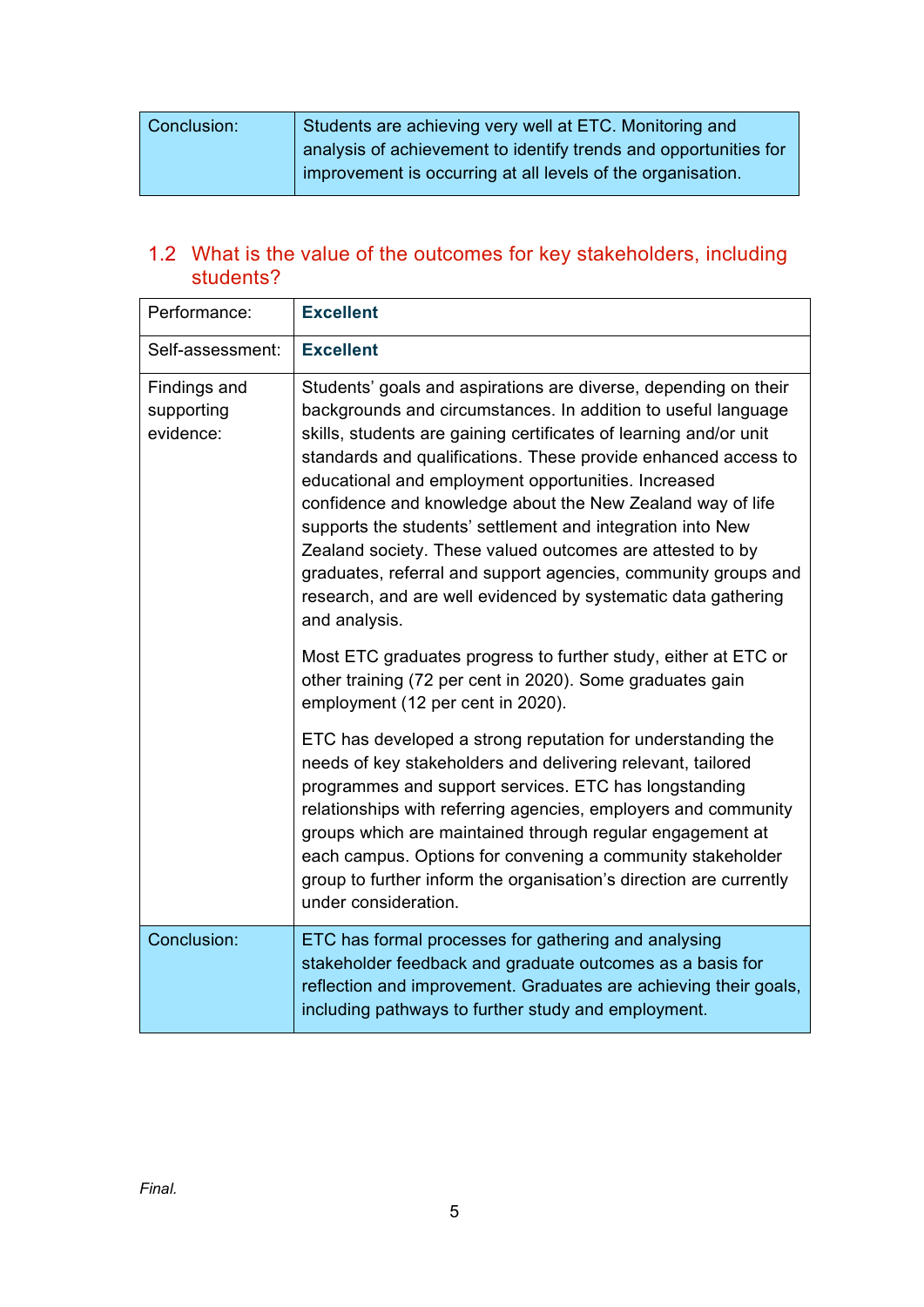1.3 How well do programme design and delivery, including learning and assessment activities, match the needs of students and other relevant stakeholders?

| Performance:                            | <b>Excellent</b>                                                                                                                                                                                                                                                                                                                                                                    |
|-----------------------------------------|-------------------------------------------------------------------------------------------------------------------------------------------------------------------------------------------------------------------------------------------------------------------------------------------------------------------------------------------------------------------------------------|
| Self-assessment:                        | <b>Excellent</b>                                                                                                                                                                                                                                                                                                                                                                    |
| Findings and<br>supporting<br>evidence: | ETC programmes are designed and contextualised to meet<br>stakeholder and student needs, including those with very little<br>formal education. ETC has comprehensive experience and<br>knowledge of the needs and aspirations of refugees and<br>migrants, arising from long-term delivery to these cohorts.                                                                        |
|                                         | Programmes are well structured, aligned to the CEFR <sup>4</sup> , and<br>provide for effective staircasing between levels and<br>programmes. Programmes are delivered by experienced and<br>qualified teachers, using high quality teaching and learning<br>resources (including New Zealand-based curriculum), which are<br>shared across campuses and subject to regular review. |
|                                         | Oversight by academic managers and ongoing professional<br>development activities assure the consistency and robustness of<br>teaching, assessment and moderation practices. ETC has met<br>the requirements of NZQA external moderation and consistency<br>processes throughout the period for the NZCEL programme.                                                                |
|                                         | ETC moved to online delivery during the Covid-19 lockdowns.<br>Although some assessments were deferred, overall, ETC<br>maintained structured delivery and high rates of student<br>engagement (85 per cent). Some online components have been<br>retained, reflecting increased digital capability among staff, and<br>student preferences.                                        |
|                                         | As a result of lower enrolment numbers, mixed levels are<br>present within some classrooms. During this evaluation, all<br>interviewees were able to describe the appropriate approaches<br>being taken to meet the needs of all students.                                                                                                                                          |
|                                         | ETC is responsive to community needs in programme design<br>and delivery and is considering options to meet the needs of<br>learners who are unable to attend weekday classes.                                                                                                                                                                                                      |
| Conclusion:                             | ETC regularly engages with students and other key stakeholders<br>to ensure programmes continue to match their needs. Academic<br>integrity and consistency across campuses has been                                                                                                                                                                                                |

<span id="page-5-0"></span><sup>4</sup> Common European Framework of Reference for Languages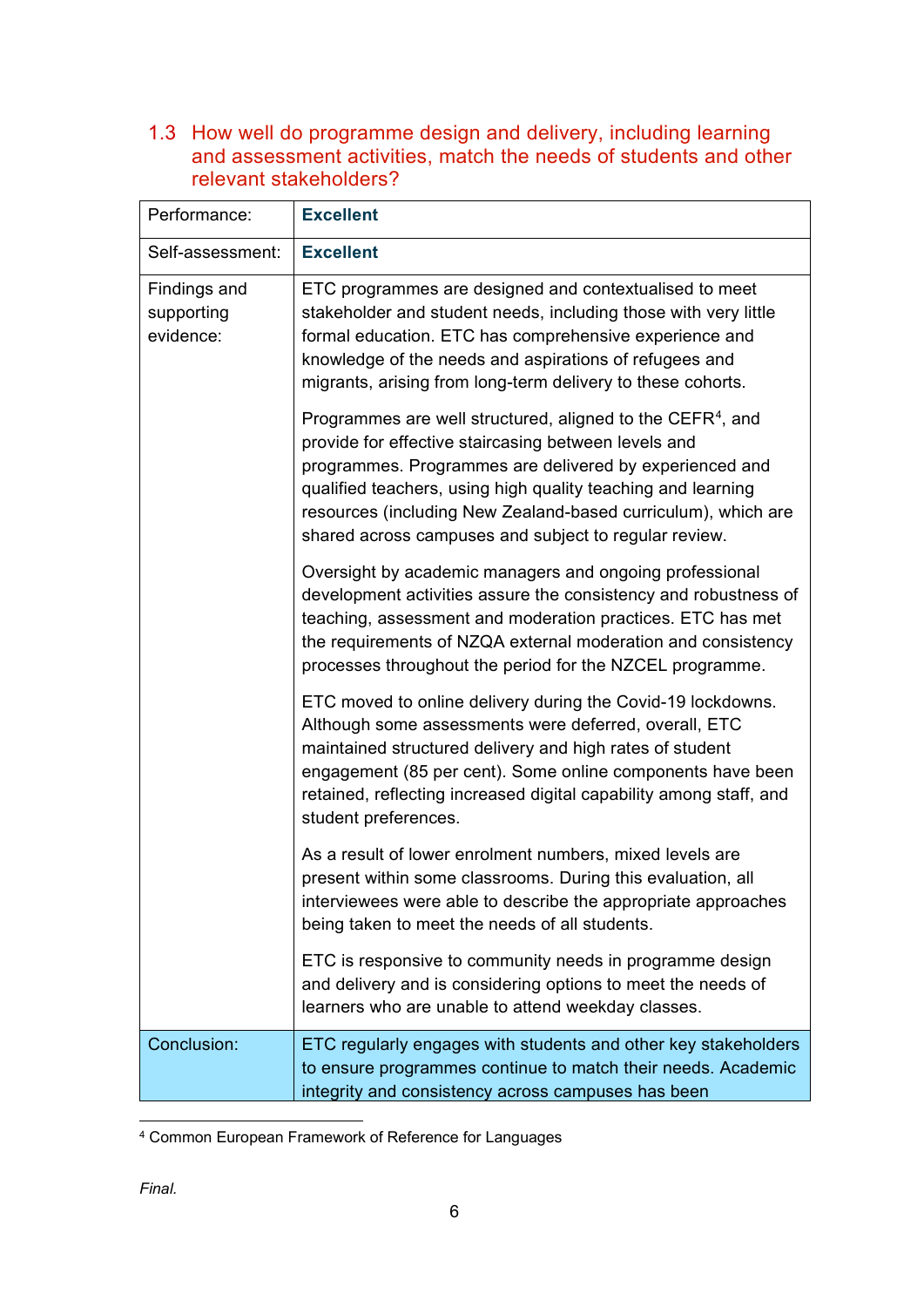| strengthened by effective management and improved systems |
|-----------------------------------------------------------|
| of for monitoring and reflection.                         |

#### 1.4 How effectively are students supported and involved in their learning?

| Performance:                            | <b>Excellent</b>                                                                                                                                                                                                                                                                                                                                                                                                                                                                                                                                               |
|-----------------------------------------|----------------------------------------------------------------------------------------------------------------------------------------------------------------------------------------------------------------------------------------------------------------------------------------------------------------------------------------------------------------------------------------------------------------------------------------------------------------------------------------------------------------------------------------------------------------|
| Self-assessment:                        | <b>Excellent</b>                                                                                                                                                                                                                                                                                                                                                                                                                                                                                                                                               |
| Findings and<br>supporting<br>evidence: | The provision of care is a key part of ETC's core purpose <sup>5</sup> , and a<br>collective responsibility of all staff. ETC provides highly effective,<br>integrated pastoral support and academic guidance for students,<br>who have a variety of backgrounds, personal circumstances and<br>(sometimes) complex needs. High levels of stakeholder and<br>student satisfaction and strong learner outcomes confirm the<br>overall effectiveness of ETC's approach.                                                                                          |
|                                         | Class placement and an individual learning plan are established<br>at enrolment and regularly reviewed. Students have<br>opportunities to practise all language skills and get feedback<br>before taking formal assessments. ETC has appropriate systems<br>for monitoring attendance and tracking students' progress<br>against their study goals and, separately, for recording pastoral<br>interventions and outcomes. Additional support was provided<br>during the Covid lockdowns, including digital devices as required<br>and regular wellbeing calls. |
|                                         | Students benefit from a friendly, student-centred learning<br>environment with small classes which create opportunities for<br>cross-cultural learning and friendships. A variety of survey<br>systems have been used over the period to gather student<br>feedback. More recently, other approaches have been adopted,<br>including focus groups, suggestion boxes and a recently<br>introduced student council (based on a class representative<br>system).                                                                                                  |
|                                         | ETC works closely with key agencies to ensure students receive<br>additional specialist support, as required. ETC recently reviewed<br>its response to several critical incidents, and subsequently<br>convened a staff professional development day.                                                                                                                                                                                                                                                                                                          |

<span id="page-6-0"></span><sup>5</sup> Refer ETC Model, Core Purpose: *Helping Create Better Lives through Language, Learning and Care.*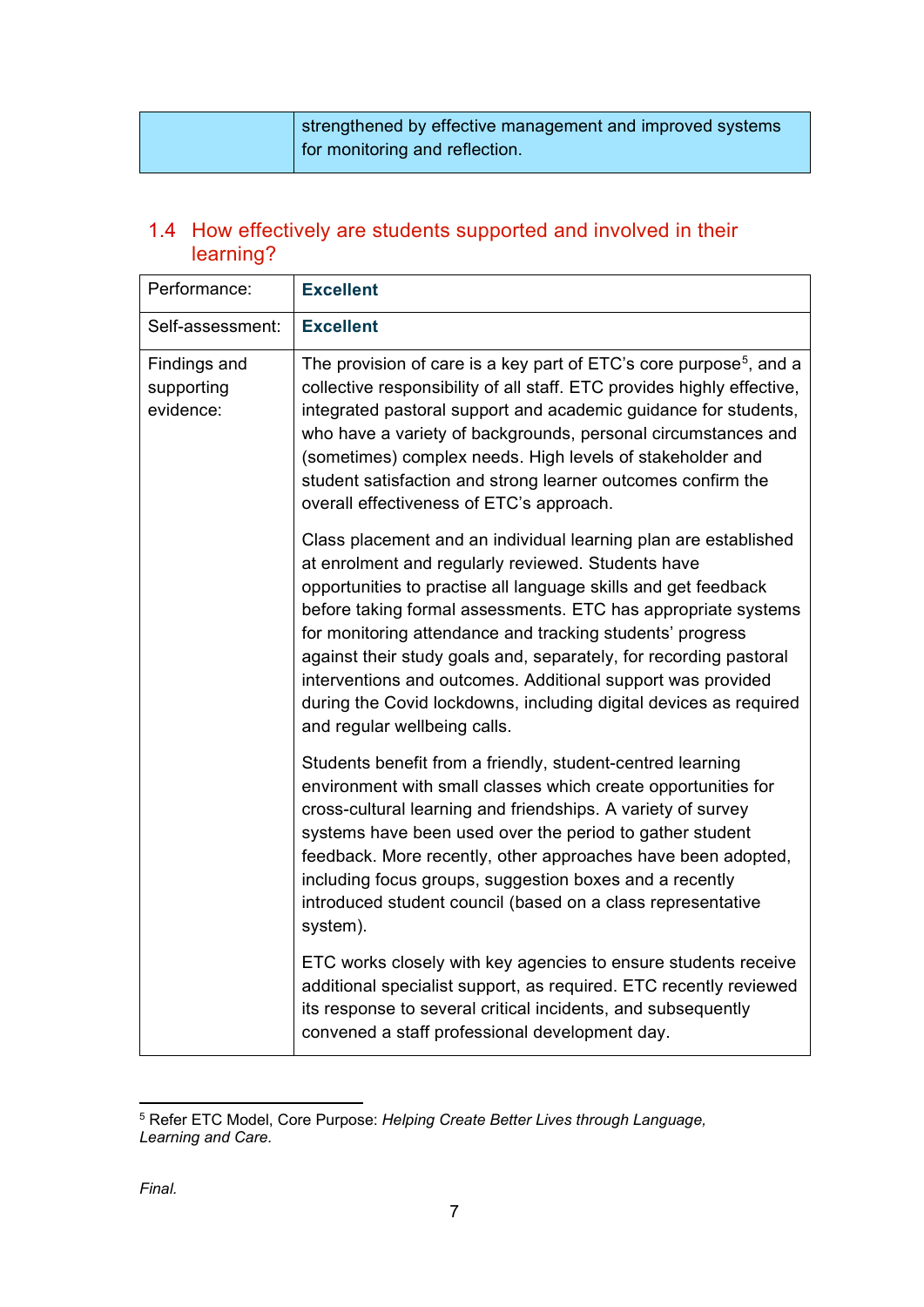| Conclusion: | ETC provides highly effective guidance and support to students  |
|-------------|-----------------------------------------------------------------|
|             | with a variety of complex needs. Students are motivated and     |
|             | engaged with their learning; their feedback is sought regularly |
|             | and acted on.                                                   |
|             |                                                                 |

#### 1.5 How effective are governance and management in supporting educational achievement?

| Performance:                            | <b>Excellent</b>                                                                                                                                                                                                                                                                                                                                                                                                                                                                                                    |
|-----------------------------------------|---------------------------------------------------------------------------------------------------------------------------------------------------------------------------------------------------------------------------------------------------------------------------------------------------------------------------------------------------------------------------------------------------------------------------------------------------------------------------------------------------------------------|
| Self-assessment:                        | <b>Excellent</b>                                                                                                                                                                                                                                                                                                                                                                                                                                                                                                    |
| Findings and<br>supporting<br>evidence: | ETC is a sustainable and resilient organisation. Strong<br>educational performance has been maintained during significant<br>organisational change and the challenges posed by the Covid-19<br>pandemic and related border closures.                                                                                                                                                                                                                                                                                |
|                                         | New governance and leadership structures are proving effective.<br>These include an advisory group, providing the owner-director<br>with expert advice and a sounding board, and new executive and<br>academic management teams. An operating and outcomes<br>model, and associated principles, underpin a coherent<br>management approach. Open and inclusive communication<br>practices are contributing to the embedding of this new<br>framework and staff engagement with change and improvement<br>processes. |
|                                         | Oversight of performance across all campuses and academic<br>activities is effective, providing assurance of academic integrity<br>and consistency. Teachers are collegial and well supported in<br>their teaching practice and professional development.                                                                                                                                                                                                                                                           |
|                                         | ETC has long-established relationships and credibility with key<br>stakeholders and communities. Regular engagement ensures<br>ETC responds effectively to change and continues to meet the<br>needs of its target communities. ETC is currently preparing to re-<br>enter the international market.                                                                                                                                                                                                                |
|                                         | Self-assessment is comprehensive and effective. Systematic and<br>purposeful use of data and information informs decision-making<br>and improvements. Staff at all levels and all sites are regularly<br>engaged in reflection and improvement activities.                                                                                                                                                                                                                                                          |
| Conclusion:                             | ETC is a resilient organisation with a sustainable operating and<br>outcomes model which is closely aligned to its educational<br>purpose. ETC has effective systems and processes for capturing                                                                                                                                                                                                                                                                                                                    |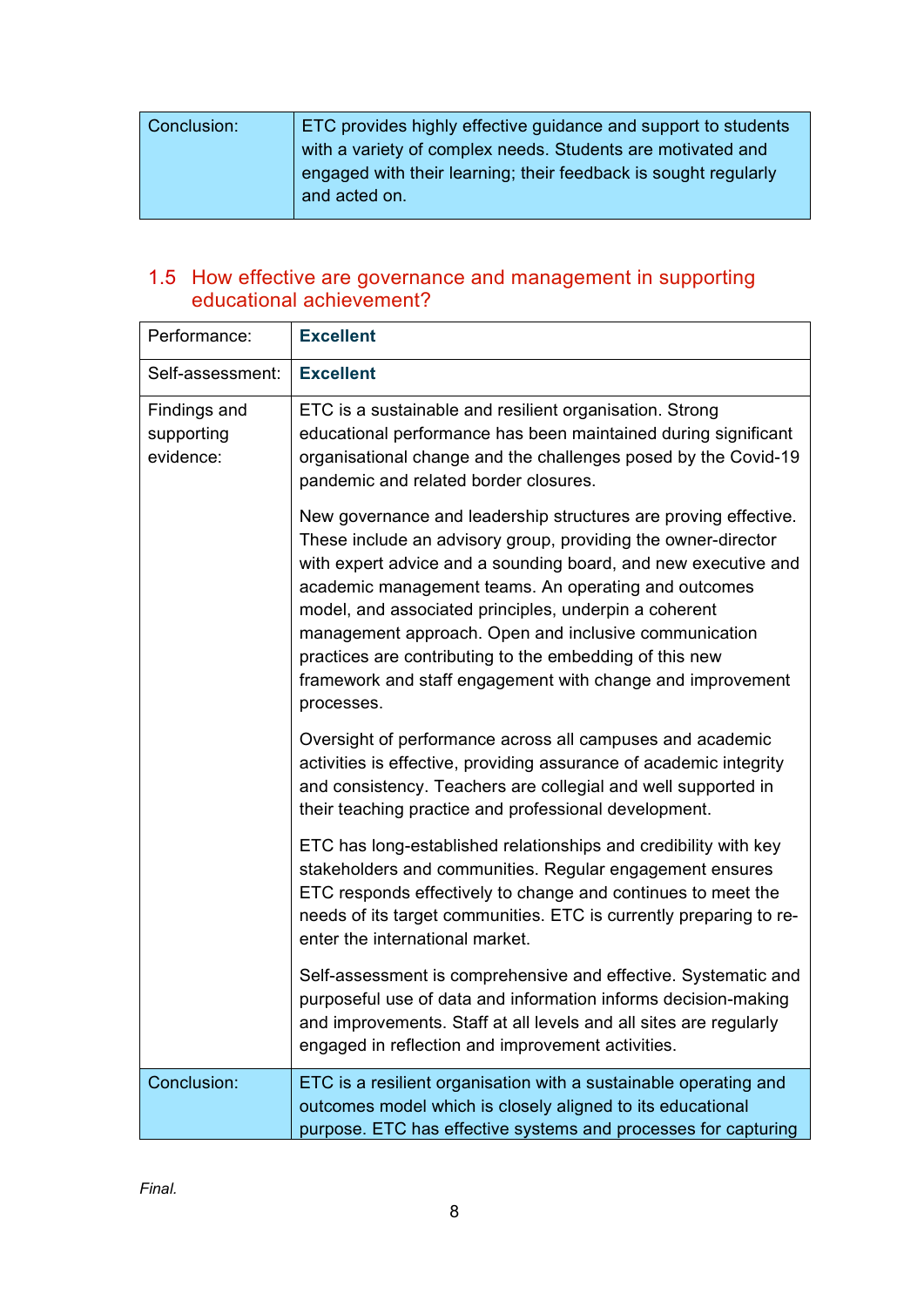| and analysing information which is used to guide and inform |
|-------------------------------------------------------------|
| performance.                                                |

#### 1.6 How effectively are important compliance accountabilities managed?

| Performance:                            | <b>Excellent</b>                                                                                                                                                                                                                                                                                                                                                                                                                                                                                                                                                                                                                                                                                                                                                                                                                                                                                                                                                                                                                                                                                                                                                                                                      |
|-----------------------------------------|-----------------------------------------------------------------------------------------------------------------------------------------------------------------------------------------------------------------------------------------------------------------------------------------------------------------------------------------------------------------------------------------------------------------------------------------------------------------------------------------------------------------------------------------------------------------------------------------------------------------------------------------------------------------------------------------------------------------------------------------------------------------------------------------------------------------------------------------------------------------------------------------------------------------------------------------------------------------------------------------------------------------------------------------------------------------------------------------------------------------------------------------------------------------------------------------------------------------------|
| Self-assessment:                        | <b>Excellent</b>                                                                                                                                                                                                                                                                                                                                                                                                                                                                                                                                                                                                                                                                                                                                                                                                                                                                                                                                                                                                                                                                                                                                                                                                      |
| Findings and<br>supporting<br>evidence: | ETC has effective compliance management processes<br>including:<br>Academic monitoring of programme delivery, and robust<br>assessment and moderation processes, ensure consistency<br>with NZQA Rules and programme approvals. ETC meets<br>expectations for standards usage and credit reporting.<br>Regular reviews of the quality management system (which<br>is available to all staff online) provide opportunities to<br>confirm that day-to-day practices are compliant.<br>Effective record keeping and reporting practices are<br>compliant with the requirements of the Tertiary Education<br>Commission for the funds allocated (confirmed by a 2021<br>audit).<br>Reviews and attestations are completed as required against<br>pastoral codes for domestic and international students. <sup>6</sup><br>ETC has commissioned an external review against the<br>Education (Pastoral Care of Tertiary and International<br>Learners) Code of Practice 2021 and meets NZQA<br>expectations for analysis, planning and updating of practices<br>in response to this Code.<br>Systems are in place to maintain compliance with other key<br>legislation, including the Health and Safety at Work Act<br>2015. |
| Conclusion:                             | ETC is effectively managing key areas of compliance. No<br>concerns were identified during this evaluation.                                                                                                                                                                                                                                                                                                                                                                                                                                                                                                                                                                                                                                                                                                                                                                                                                                                                                                                                                                                                                                                                                                           |

<span id="page-8-0"></span><sup>6</sup> The Education (Pastoral Care of Domestic Tertiary Student) Interim Code of Practice 2019; The Education (Pastoral Care of International Students) Code of Practice 2016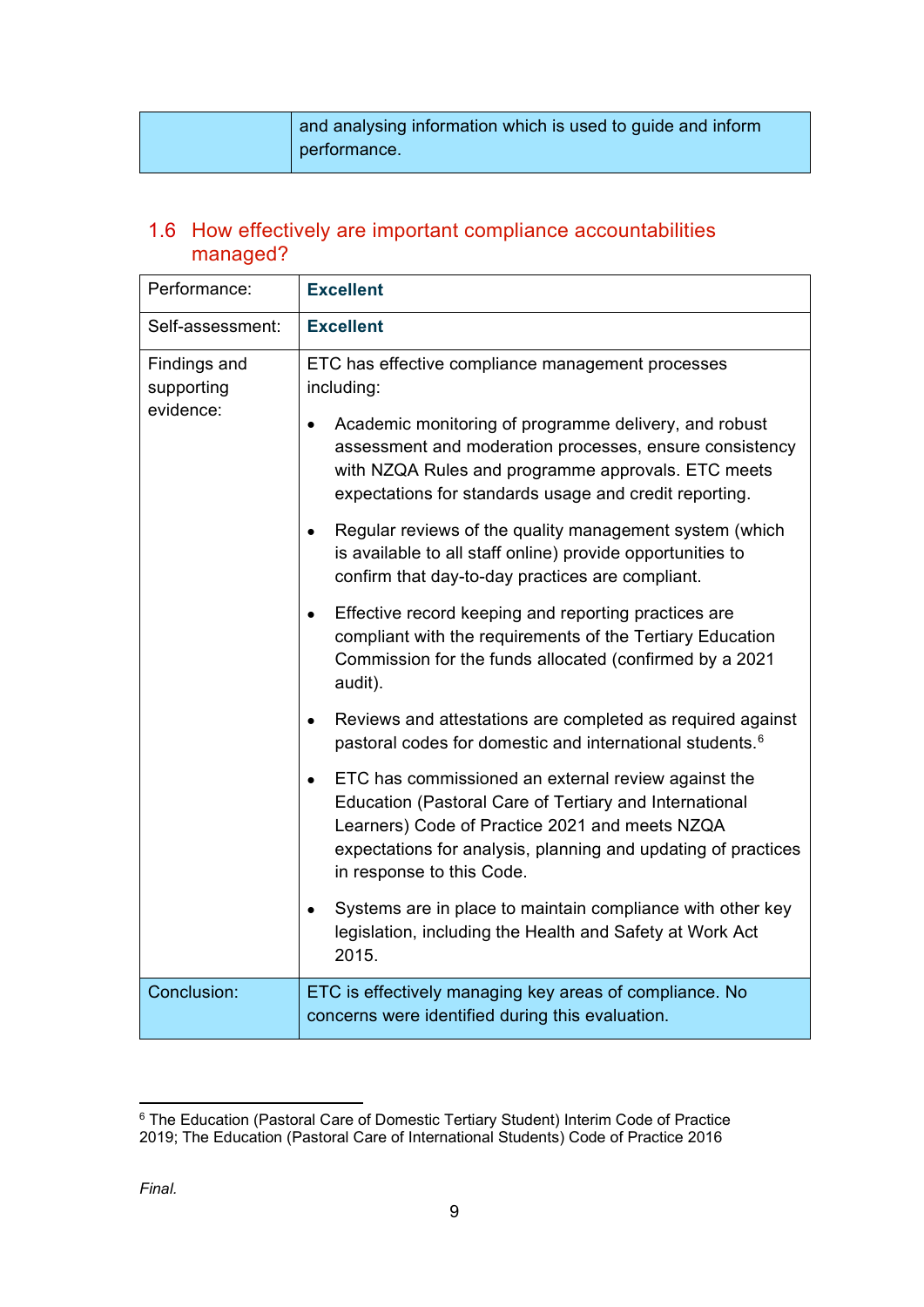*Final.*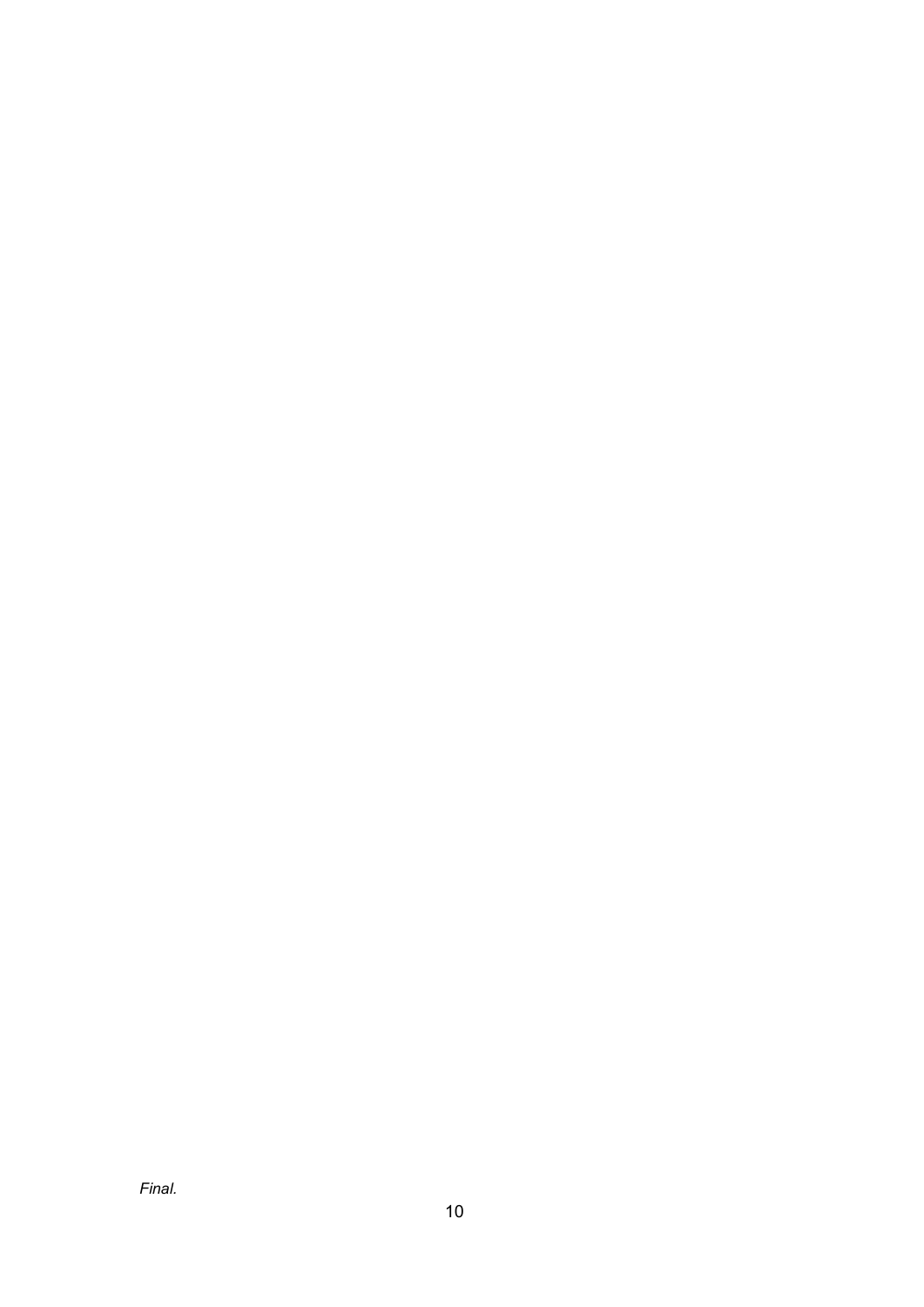## Focus areas

*This section reports significant findings in each focus area, not already covered in Part 1.* 

| Performance:                                   | Good                                                                                                                                                                                                                                                                                                                                   |
|------------------------------------------------|----------------------------------------------------------------------------------------------------------------------------------------------------------------------------------------------------------------------------------------------------------------------------------------------------------------------------------------|
| Self-assessment:                               | <b>Excellent</b>                                                                                                                                                                                                                                                                                                                       |
| <b>Findings and</b><br>supporting<br>evidence: | ETC has historically offered NZQA-approved training schemes<br>to international students, including English for Academic Study<br>and English and Demi-Pair training schemes. Students have<br>been successfully completing a high proportion of courses,<br>typically over a three-month enrolment (refer Table 3, Appendix<br>$1$ ). |
|                                                | Appropriate support mechanisms are in place for the few<br>international students who are currently enrolled and are<br>integrated into the ILN and NZCEL classes. During this<br>evaluation, students interviewed confirmed their satisfaction with<br>the information and support provided to them.                                  |
|                                                | ETC suspended the enrolment of international students under<br>18 years of age following an internal review of compliance and<br>pastoral care requirements in 2019. No concerns were identified<br>in a sampling of international student files during this evaluation.                                                               |
|                                                | Systems and processes for international student recruitment,<br>enrolment and pastoral care are currently being reviewed and<br>refined prior to re-engaging with international markets.                                                                                                                                               |
| Conclusion:                                    | International students have generally received appropriate care<br>and support and enjoyed a positive learning experience. ETC is<br>proactive in reviewing performance and identifying<br>improvements to address identified weaknesses.                                                                                              |

### 2.1 Focus area: International student support and wellbeing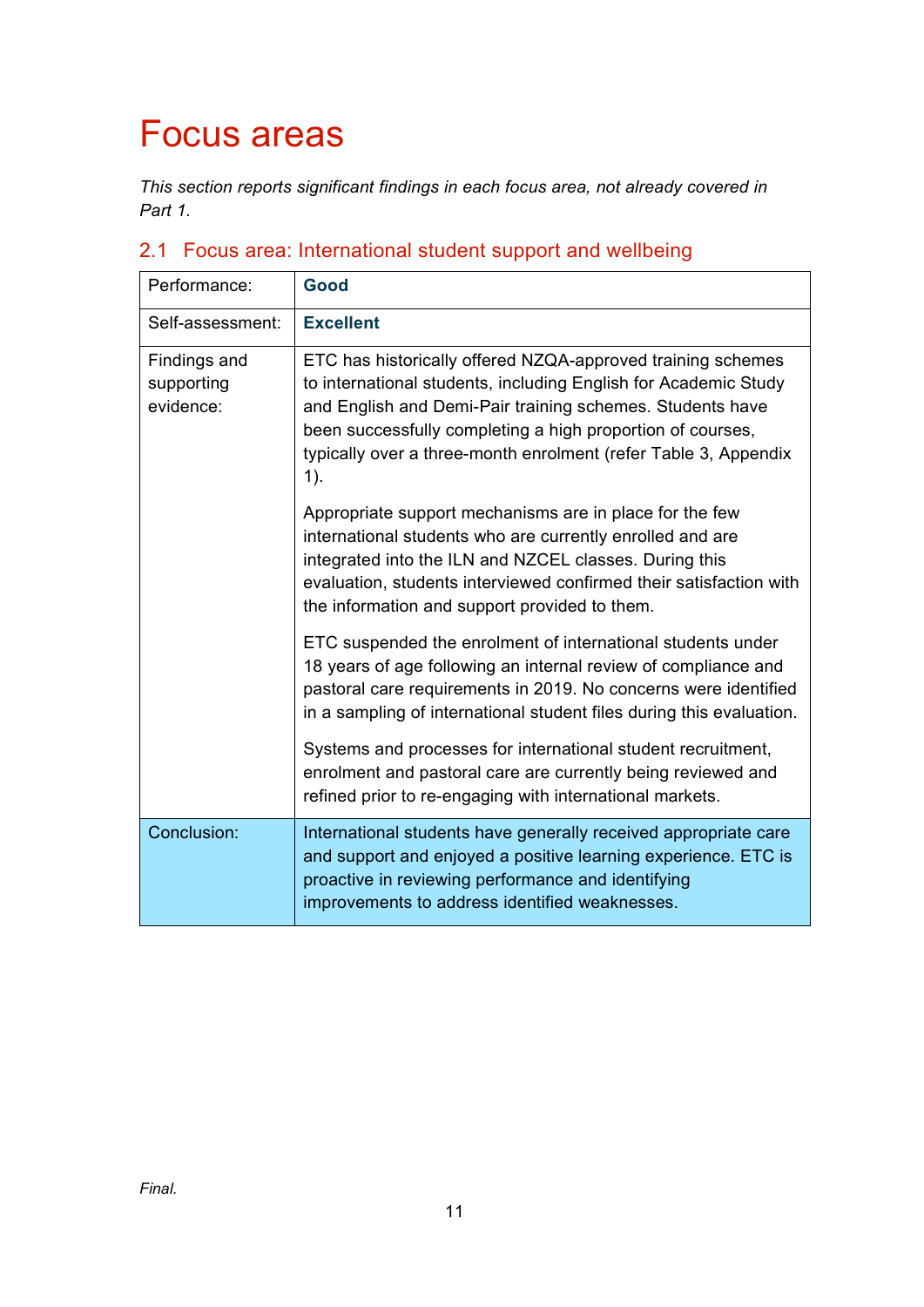2.2 Focus area: New Zealand Certificate in English Language (General) (Level 3); New Zealand Certificate in English Language (Applied) (Level 3)

| l Performance:               | <b>Excellent</b> |
|------------------------------|------------------|
| Self-assessment:   Excellent |                  |

#### 2.3 Focus area: Intensive Literacy and Numeracy – English for Speakers for Other Languages (ILN-ESOL)

| l Performance:               | <b>Excellent</b> |
|------------------------------|------------------|
| Self-assessment:   Excellent |                  |

## Recommendations

*Recommendations are not compulsory but their implementation may improve the quality and effectiveness of the training and education provided by the tertiary education organisation (TEO). They may be referred to in subsequent external evaluation and reviews (EERs) to gauge the effectiveness of the TEO's quality improvements over time.*

There are no recommendations arising from the external evaluation and review.

## **Requirements**

*Requirements relate to the TEO's statutory obligations under legislation that governs their operation. This include NZQA Rules and relevant regulations promulgated by other agencies.*

There are no requirements arising from the external evaluation and review.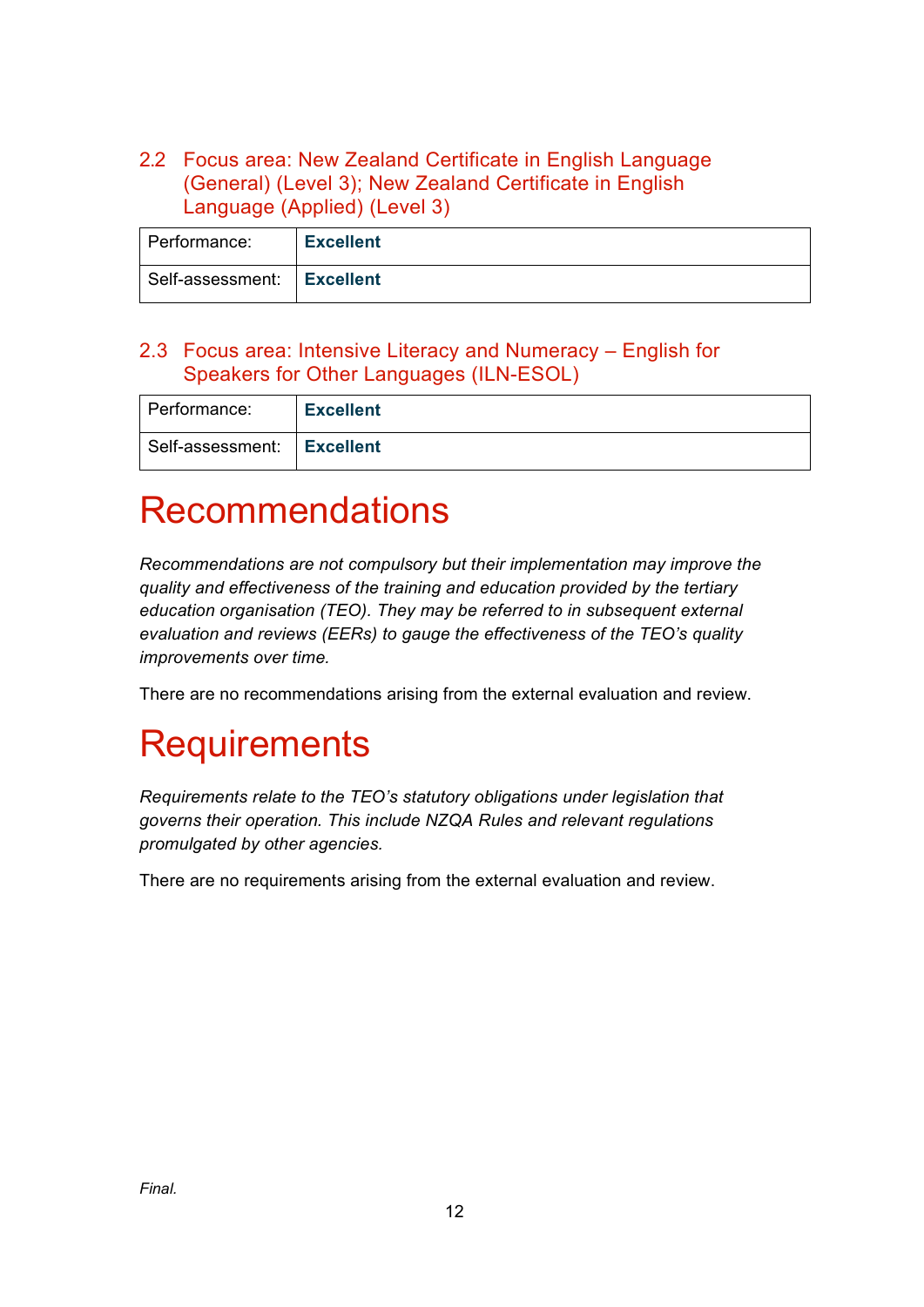## Appendix 1

#### **Table 1. New Zealand Certificate in English Language Educational Performance Indicator (EPI) completions (%) 2018-21**

| Data        | Year | Course completions (%) |                                          |             | Qualification completions (%) |                                                 |             |
|-------------|------|------------------------|------------------------------------------|-------------|-------------------------------|-------------------------------------------------|-------------|
|             |      | ETC                    | PTE<br>average<br><b>NZQF</b><br>$1 - 4$ | <b>EPIC</b> | <b>ETC</b>                    | <b>PTE</b><br>average<br><b>NZQF</b><br>$1 - 4$ | <b>EPIC</b> |
|             | 2018 | 89                     | 79                                       | 80          | 83                            | 69                                              | 70-72       |
|             | 2019 | 86                     | 78                                       | 75          | 78                            | 68                                              | 70-73       |
|             | 2020 | 82                     | 78                                       | 76          | 74                            | 71                                              | <b>NA</b>   |
| Provisional | 2021 | 81                     | TBA                                      | 77          | 74                            | TBA                                             | <b>NA</b>   |

Source: Ngā Kete, provided by ETC

#### **Table 2. Literacy and numeracy gains against the LNAAT[7](#page-12-0) tool for students enrolled in ILN programmes 2020-21**

| (% of total<br>students) | Gain<br>$(\% )$ |      | Significant gain %<br>(more than 50) |      |  |
|--------------------------|-----------------|------|--------------------------------------|------|--|
|                          | 2020            | 2021 | 2020                                 | 2021 |  |
| <b>Palmerston North</b>  | 51%             | 56%  | 21%                                  | 21%  |  |
| Wellington               | 61%             | 58%  | 31%                                  | 25%  |  |
| Lower Hutt               | 57%             | 55%  | 26%                                  | 26%  |  |
| Overall                  | 56%             | 56%  | 26%                                  | 24%  |  |

Source: provided by ETC

#### **Table 3. Training scheme course completion by international students (%) (courses completed as a percentage of total courses enrolled) 2018-21**

| Year | Course completion (%) (course completion/total courses) |
|------|---------------------------------------------------------|
| 2018 | 78 (568/724)                                            |
| 2019 | 79 (567/715)                                            |
| 2020 | 85 (368/435)                                            |
| 2021 | 70 (76/108)                                             |

Source: ETC achievement data

<span id="page-12-0"></span><sup>7</sup> <https://ako.ac.nz/knowledge-centre/>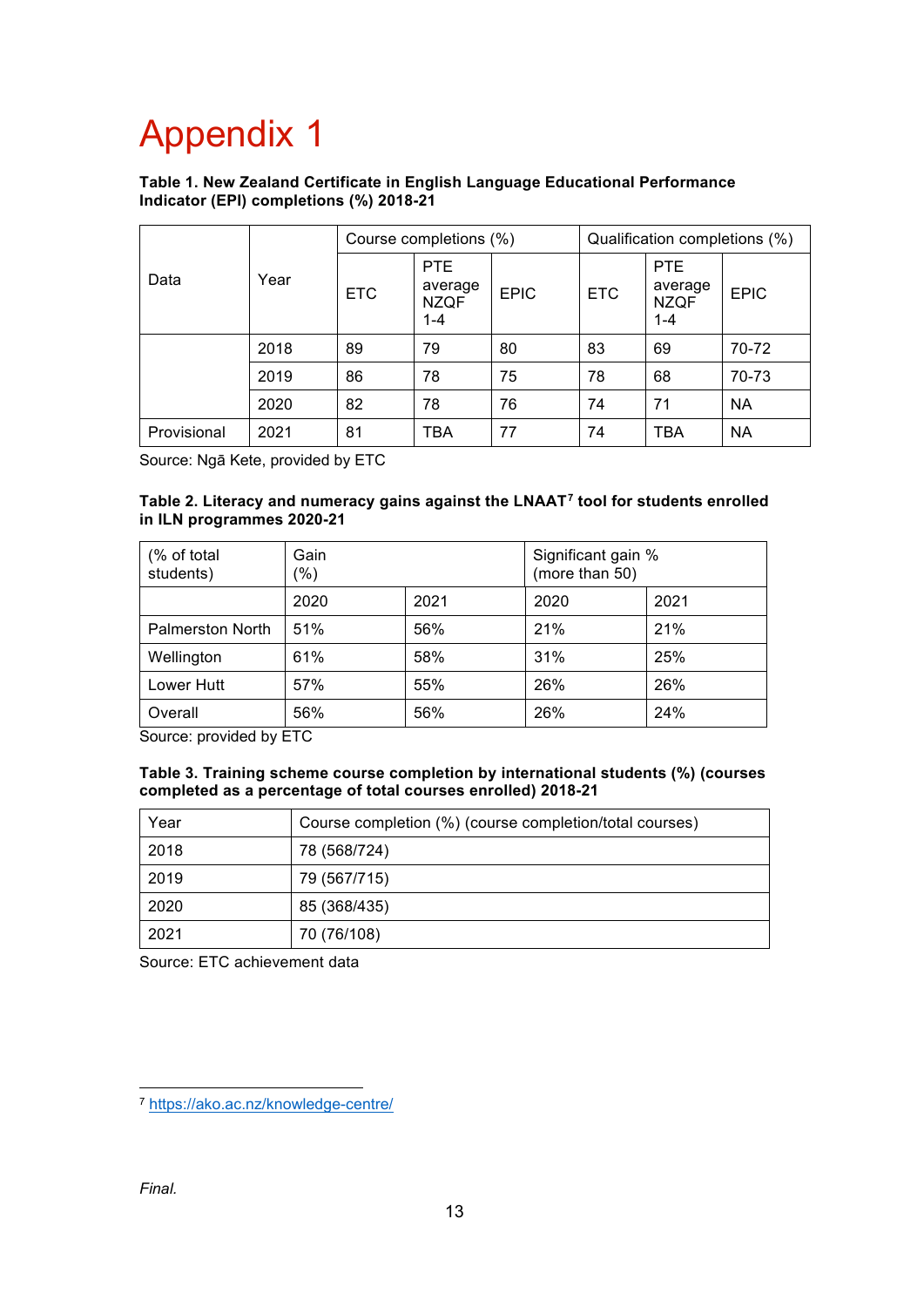## Appendix 2

## Conduct of external evaluation and review

*All external evaluation and reviews are conducted in accordance with NZQA's published rules. The methodology used is described in the web document [https://www.nzqa.govt.nz/providers-partners/external-evaluation-and-review/.](https://www.nzqa.govt.nz/providers-partners/external-evaluation-and-review/) The TEO has an opportunity to comment on the accuracy of this report, and any submissions received are fully considered by NZQA before finalising the report.*

## *Disclaimer*

*The findings in this report have been reached by means of a standard evaluative process. They are based on a representative selection of focus areas, and a sample of supporting information provided by the TEO under review or independently accessed by NZQA. As such, the report's findings offer a guide to the relative quality of the TEO at the time of the EER, in the light of the known evidence, and the likelihood that this level of quality will continue.* 

*For the same reason, these findings are always limited in scope. They are derived from selections and samples evaluated at a point in time. The supporting methodology is not designed to:*

- *Identify organisational fraud[8](#page-13-0)*
- *Provide comprehensive coverage of all programmes within a TEO, or of all relevant evidence sources*
- *Predict the outcome of other reviews of the same TEO which, by posing different questions or examining different information, could reasonably arrive at different conclusions.*

<span id="page-13-0"></span><sup>8</sup> NZQA and the Tertiary Education Commission (TEC) comprehensively monitor risk in the tertiary education sector through a range of other mechanisms. When fraud, or any other serious risk factor, has been confirmed, corrective action is taken as a matter of urgency.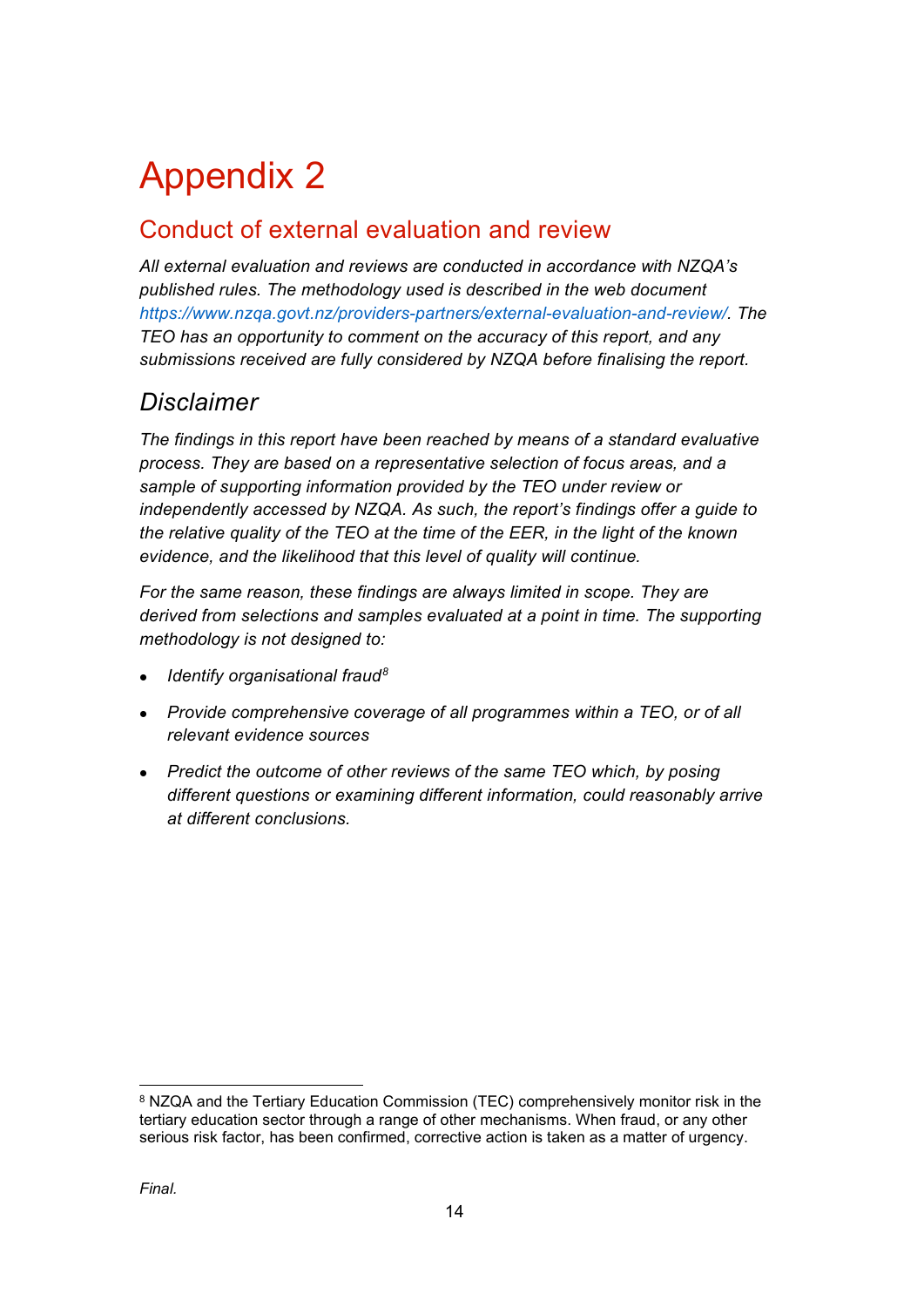### Regulatory basis for external evaluation and review

*External evaluation and review is conducted under the Quality Assurance (including External Evaluation and Review (EER)) Rules 2021, which are made by NZQA under section 452(1)(t) of the Education and Training Act 2020 and approved by the NZQA Board and the Minister of Education.*

*Self-assessment and participation and cooperation in external evaluation and review are requirements for:*

- *maintaining accreditation to provide an approved programme for all TEOs other than universities, and*
- *maintaining consent to assess against standards on the Directory of Assessment Standards for all TEOs including TITOs but excluding universities, and*
- *maintaining training scheme approval for all TEOs other than universities.*

*The requirements for participation and cooperation are set through the Programme Approval and Accreditation Rules 2021, the Consent to Assess Against Standards Rules 2021 and the Training Scheme Rules 2021 respectively.* 

*In addition, the Private Training Establishment Registration Rules 2021 require registered private training establishments to undertake self-assessment and participate in external evaluation and review as a condition of maintaining registration.* 

*NZQA is responsible for ensuring non-university TEOs continue to comply with the rules after the initial granting of approval and accreditation of programmes, training schemes and consents to assess and registration. The New Zealand Vice-Chancellors' Committee (NZVCC) has statutory responsibility for compliance by universities.* 

*This report reflects the findings and conclusions of the external evaluation and review process, conducted according to the Quality Assurance (including External Evaluation and Review (EER)) Rules 2021. The report identifies strengths and areas for improvement in terms of the organisation's educational performance and capability in self-assessment.* 

*External evaluation and review reports are one contributing piece of information in determining future funding decisions where the organisation is a funded TEO subject to an investment plan agreed with the Tertiary Education Commission.* 

*External evaluation and review reports are public information and are available from the NZQA website [\(www.nzqa.govt.nz\)](http://www.nzqa.govt.nz/). All rules cited above are available at [https://www.nzqa.govt.nz/about-us/our-role/legislation/nzqa-rules/,](https://www.nzqa.govt.nz/about-us/our-role/legislation/nzqa-rules/) while information about the conduct and methodology for external evaluation and review can be found at [https://www.nzqa.govt.nz/providers-partners/external](https://www.nzqa.govt.nz/providers-partners/external-evaluation-and-review/)[evaluation-and-review/.](https://www.nzqa.govt.nz/providers-partners/external-evaluation-and-review/)*